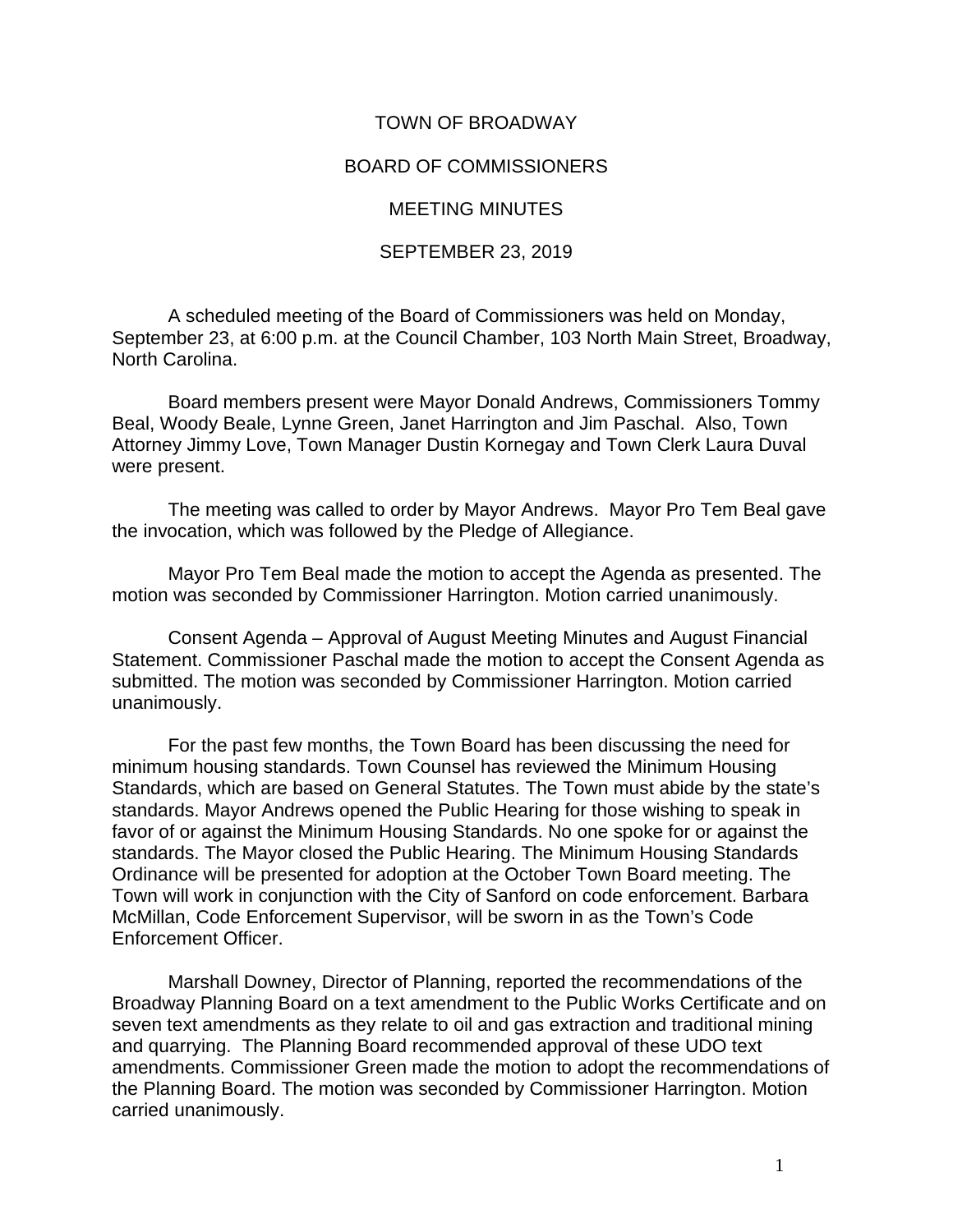Mayor Andrews presented a Resolution for Closing Main Street for the 2019 Broadway Lions Club Christmas Parade. It will be held on December 14, so the street needs to be closed from 1:00 – 5:00 p.m. Mayor Pro Tem Beal made the motion to adopt the resolution. The motion was seconded by Commissioner Harrington. Motion carried unanimously.

The discussion of the Harnett County properties was tabled at the August meeting with the intent of being discussed at tonight's meeting. Mayor Pro Tem Beal advised he would not call for a vote on the properties. He feels the Town Board wants to wait and see what will happen to these locations with the possibility of future development.

Manager's Report – Triangle J representatives met with Mr. Kornegay about the Asset & Inventory Assessment grant process. He wanted to apply for placing water maps in digital format. They felt the Town does not have much chance of getting a grant. The median household income is too high to qualify. The representatives took the water maps and will place them in digital format for a cost of \$5,000. Triangle J is also helping with digitizing the Town cemetery maps. Mr. Kornegay plans to go forward with the grant application. In the future the Town could possibly obtain a grant for a bigger project. Water lines will need to be replaced at some point. The Town Manager was advised it will take several applications before the Town is awarded a grant.

Mr. Kornegay advised that the Town clock has arrived and will be put up as soon as possible. It looks good and is a very nice clock. Town employees will attach the clock to the post then install it. The existing bolts will try to be used. If they do not work, new bolts must be drilled in then the clock will be set in the new ones. After the clock is set up, the brick patio will be repaired by Wright Masonry. Then mulch will be placed around the walk.

In October the Town Manager will coordinate the draining of Watson Lake with Underwood and Hazen & Sawyer. The lake will be drained low enough to expose the door and to inspect the riser. The state mandates that the Town must be able to manually drain the lake in the event of an emergency. The engineers will devise a plan for installing an emergency gate valve so that draining is possible.

Commissioner Comments – Mayor Pro Tem Beal advised that Triangle JCOG is pleased that we are using their services with the grant preparation. At the last meeting the Sandbox Challenge was used. Topics discussed were the need for more money to recruit police officers and sheriff's deputies and the need for affordable housing.

On October 10 the Triangle J Regional Summit will be held at the Chatham Agricultural and Conference Center in Pittsboro. It runs from 9:00 a.m. – 5:00 p.m. The theme is "Rethinking our Thinking." The airport ribbon cutting for a new terminal dedication will also be held at 5:30 p.m.

Mayor Pro Tem Beal also asked about the missing pages in the Town Ordinances posted on line. The Town Manager will request a new disc from American Legal Publishing once the Minimum Housing Standards are adopted and published.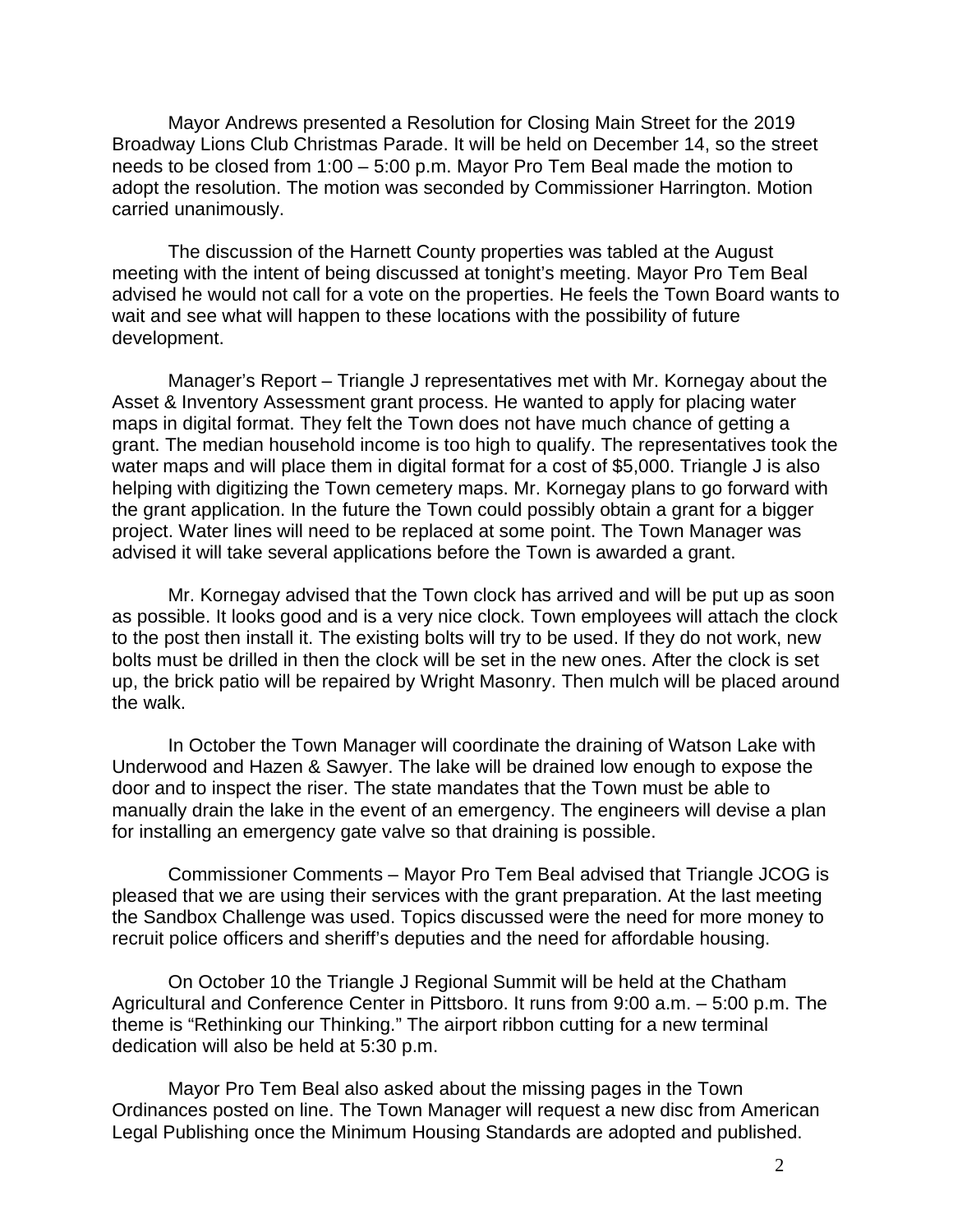There are Code of Ordinances books in the Town Manager's and clerk's office. Mr. Beal requested that letters be sent to those violating the grass cutting ordinance.

Commissioner Woody Beale asked about vehicles parking on Main Street all day during school hours. It is believed that school staff are parking across from the school for easy access. Mr. Beale feels it is dangerous for cars to be parked in the curve near the Pearce's and asked that an inquiry be made. Commissioner Beale expressed his thanks to Mayor Pro Tem Beal for being the Town's TJCOG representative.

Mayor Comments – Mayor Andrews announced the ribbon cutting for Sandhills Family Practice in Broadway. It will be held on September 30 from 11:30 – 1:30. Julia Gumpert has already started seeing patients. She is very nice and is a good fit for Broadway.

A Broadway Our Way festival committee meeting will be held on September 30 beginning at 7:00 p.m. If the festival is held in 2020, the committee needs more volunteers to work on the day of the festival. The meeting will be held at the Community Building.

On October 3 a small dedication event will be held for Lett Family Park, beginning at 10:00 a.m. The Lett Family, Lee County Commissioners and Town of Broadway officials are invited to attend. The playground equipment is being used daily. A concrete pad has been poured under the shelter. Mayor Andrews expressed his thanks to the Lee County Commissioners for all the contributions to the park.

Mayor Andrews was informed by DOT that they will permit the crosswalk to be re-located. They estimated the cost at \$10,000 - \$15,000. The Town will be responsible for the expense and the project. Two parking places would be lost downtown. The curb would have to be cut out, and the handicap ramp with raised bumps would have to be installed. The current crosswalk would have to be removed, and the sidewalk and curb would have to be restored to its original state. DOT does not allow two crosswalks in close proximity.

The Town Manager obtained a quote for paving the walking trail. It would cost \$24,272 to pave the ¼ mile trail. Asphalt is very expensive now.

After receiving calls and emails about loud trucks, the Mayor talked with Chief Hinnant about the problem. The Chief is asking his officers to watch out for these trucks and issue warnings. The Town Ordinance needs to be revisited because it is weak. It needs to be compared to the state statutes so that the Town can revise the ordinance and have more enforceability against loud trucks.

There is no news on the old Dollar General building at this time. The sign now states it is available for sale or lease.

With no further business to come before the Town Board, Commissioner Woody Beale made the motion to adjourn the meeting. The motion was seconded by Mayor Pro Tem Beal. Motion carried unanimously to adjourn.